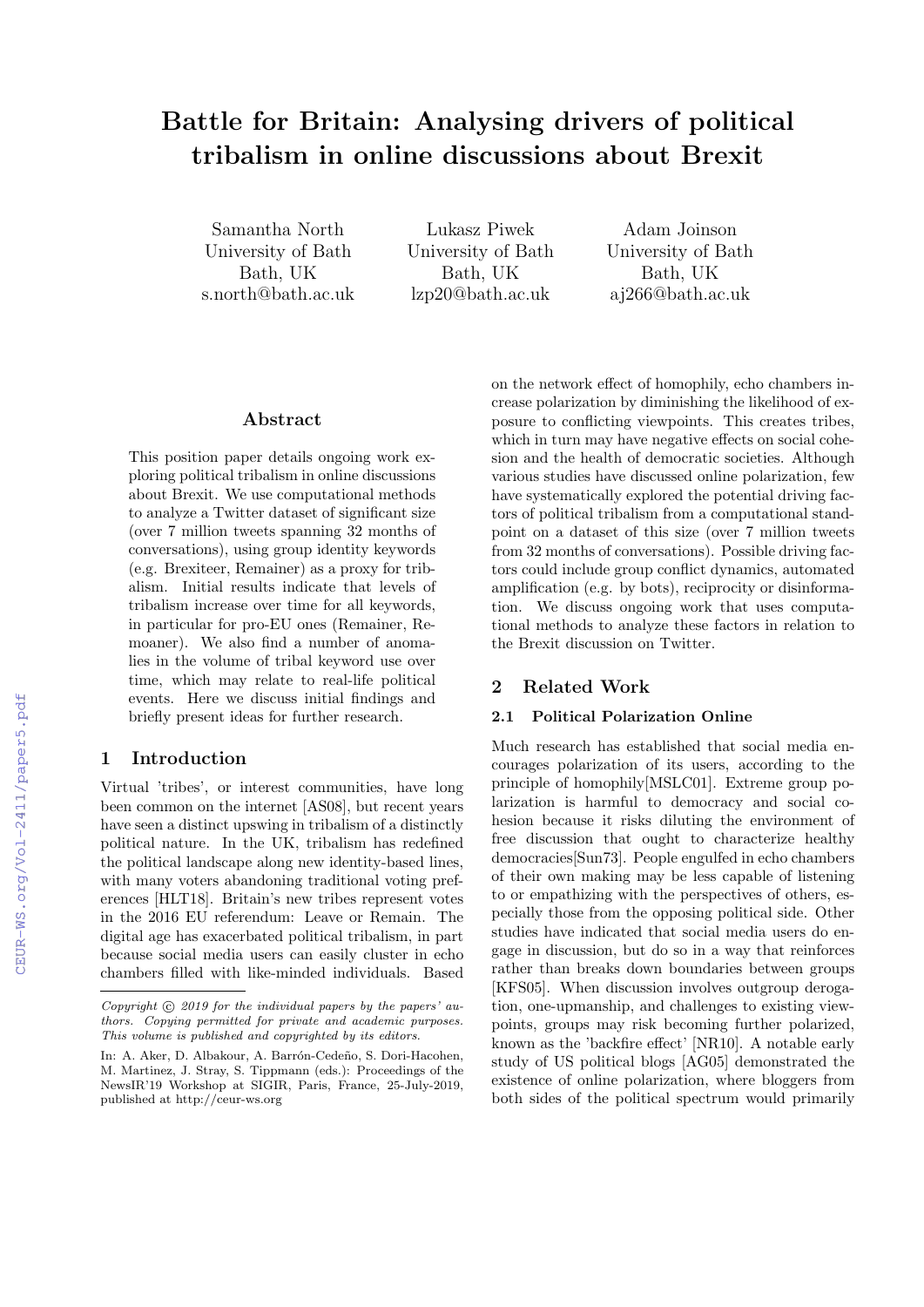link to others on their own side. On Twitter, findings from Yardi and Boyd further support this while also drawing an important link between online polarization and group identity. Examining 30,000 tweets from users on both sides of the US abortion debate, Yardi and Boyd found that group identity is strengthened when like-minded users reply to each other. But when different-minded users reply, their group affiliations are reinforced [YB10]. More recent work provides further support for this idea. Bail et al. found that groups of Twitter users (one Democrat, one Republican) reinforced their existing views after repeated exposure to opposing ones  $[BAB+18]$ .

## 2.2 Group Conflict and Threat Perception

We turn to group conflict theories to further guide our analysis. Previous work on intergroup behavior has found evidence of tribal tendencies [SHW+54]; [TT79]. In particular, intergroup threat theory suggests that perceptions of threat (either realistic or symbolic) increase the likelihood of two opposing groups behaving negatively towards one another (outgroup derogation), such as in political settings [ODD08]. Realistic threat is defined as concern about physical harm or loss of resources, while symbolic threat is based on concerns about challenges to ingroup identity and values [SYM10]. For Remainers, symbolic threat challenges a cosmopolitan, tolerant and open identity, while for Leavers, threat is more likely to target ideas of sovereignty, control and national pride. We identify Brexit tribalism through the presence of two pairs of keywords, Brexiteer and Remainer or Brextremist and Remoaner; the second set more derogatory than the first. We hypothesize that the volume of these keywords will increase when real-life events occur that either group may perceive as a symbolic threat.

## 3 Methods

## 3.1 Data Collection

Our dataset consists of tweets from June 1, 2016 to February 13, 2019, extracted from Twitters Historical PowerTrack API. We queried for two pairs of keywords (as described above) that we believed could be used to indicate affiliation with a Brexit tribe and potentially negative attitudes towards the opposition. The raw JSON dataset was of significant size, so we extracted only the relevant columns for this analysis (text, date and tweet id). We then generated a frequency column to count how many times each keyword occurred on each date. To construct our events timeline, we combined three existing Brexit timelines from British mainstream media sources.

#### 3.2 Data Analysis

To discover statistical anomalies for volume of keywords on any specific date, we ran the data through the R library anomalize. Next, we combined the events timeline with the anomalies data to reveal relationships between events and anomalies. The three highest anomaly spikes related to the unprecedented parliamentary defeat of Theresa May's Brexit deal, the launch of the 'Chequers deal' and the European Commission urging member states to prepare for a no-deal Brexit.

# 4 Initial Findings

Initial results from the anomaly detection work show a general trend towards increased use of all keywords over time, indicating an upswing in Brexit tribalism online. This effect is more pronounced for the keywords 'Remainer' and 'Remoaner', which could indicate either outgroup derogation aimed at pro-EU voters (Remoaner/Remainer), or pro-EU voters identifying as their own tribe (Remainer). We have also found indications that anomalies increase around certain Brexit-related events that could be viewed as symbolic threats. To reinforce these findings, our next step will be to conduct text analysis (likely using word2vec) on tweets around each anomaly to understand whether perceptions of threat are driving them. Perceptions of threat are not the only factor that may be driving political polarization online; the existence of information operations targeting Western democracies has been much documented, and deliberate efforts may be taking place to manipulate the Brexit discussion [BM19] ; [HK16]. On Twitter, cyber armies often use bots to amplify certain content. Seeding of disinformation into the social media ecosystem is also common. Disinformation and tribalism are deeply linked, as one of the central goals of information operations is to divide Western societies over controversial political issues, such as abortion, immigration and national identity. In our follow up work, we will attempt to quantify the effects of both bot activity and disinforming content on tribalism and political polarization in the Brexit discussion online.

## References

[AG05] Lada A. Adamic and Natalie Glance. The political blogosphere and the 2004 US election: Divided they blog. In Proceedings of the 3rd International Workshop on Link Discovery, LinkKDD '05, pages 36– 43, New York, NY, USA, 2005. ACM.

[AS08] Tyrone Adams and Stephen Smith. A tribe by any other name. In Tyrone Adams and